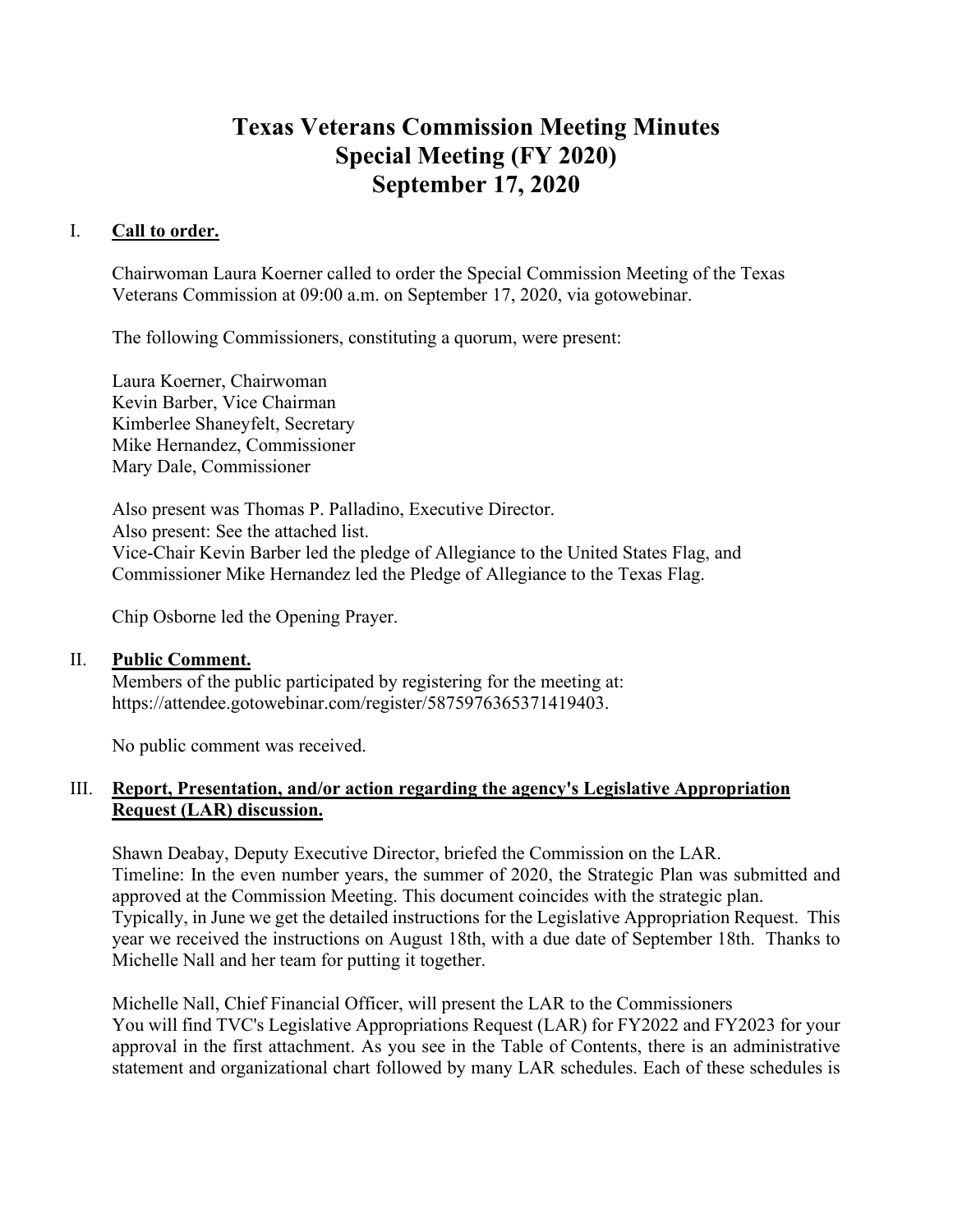different reports of the Method of Finance (appropriations) and the Object of Expense (expenditures) of the agency and its programs (strategies).

Please focus your attention on the two primary areas of the LAR: Section III; Strategy Request and Section IV; Exceptional Items. All other schedules are informational, but they will be briefed and reviewed with you as well. Section III (Strategy Request) is the agency's appropriations request by strategy (program) and is based upon the agency's 2020-2021 legislative appropriations and expenditures as well as detailed forecasting. Section IV (Exceptional Items) is the agency's request for additional funding or authorization to expend funds. We have recommended 4 Exceptional Items, which are listed in the administrative statement.

| <b>MOTION:</b>      | Approve the Legislative Appropriations Request (LAR). |
|---------------------|-------------------------------------------------------|
| <b>MADE BY:</b>     | Secretary Kimberlee Shaneyfelt                        |
| <b>SECONDED BY:</b> | Commissioner Mike Hernandez                           |
| <b>ACTION:</b>      | The motion passed unanimously.                        |

Chip Osborne, Division Director of Resource Management, will brief the Commissioners on the programs' recommended ranking. In the Governor's letter to all agency heads, dated August 18, 2020, he directed that each agency reduce its 2022-2023 budget by 5 percent and prioritize which agency programs would be the most impacted if there was a further reduction in general revenue funds. The "Recommended Rank Order" is attached. This is the first time TVC has participated in the rank order process. If approved by the Commission, this rank order will be put into the Automated Budget and Evaluation System of Texas (ABEST) no later than September 25, 2020, per the LAR instructions.

| <b>MOTION:</b>      | Approve the TVC programs in rank order for the State Budget |
|---------------------|-------------------------------------------------------------|
|                     | program.                                                    |
| <b>MADE BY:</b>     | Vice-Chair Kevin Barber                                     |
| <b>SECONDED BY:</b> | <b>Commissioner Mary Dale</b>                               |
| <b>ACTION:</b>      | The motion passed unanimously.                              |

#### IV. **Adjournment.**

Chairwoman Koerner asked each Commissioner for closing statements. The Commissioners extended their gratitude to the Texas Veterans Commission staff for all their support and hard work in serving our Texas Veterans.

| MOTION:             | Adjourn.                       |
|---------------------|--------------------------------|
| MADE BY:            | Vice-Chair Kevin Barber        |
| <b>SECONDED BY:</b> | Commissioner Mike Hernandez    |
| ACTION:             | The motion passed unanimously. |